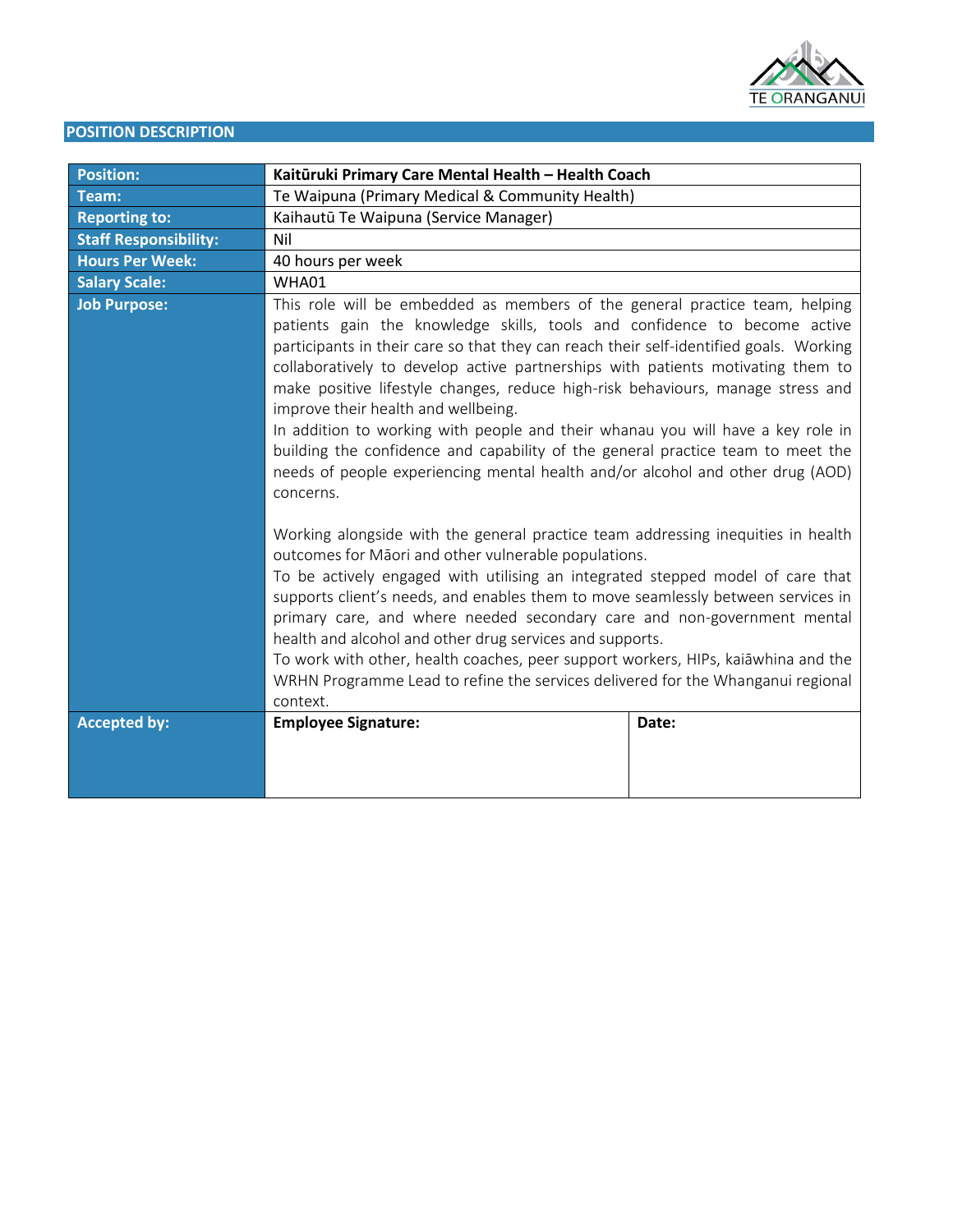# **Background**

Te Oranganui is an Iwi governed Health and Social Service Organisation. Established in 1993, Te Oranganui has seven service lines and covers the iwi boundaries of Ngāti Apa/Ngā Wairiki, Te Ātihaunui a Pāpārangi and Ngā Rauru Kītahi.

| The seven services are; |                                                                                              |  |
|-------------------------|----------------------------------------------------------------------------------------------|--|
| Waipuna                 | Primary Health & Medical                                                                     |  |
| Taihāhā                 | <b>Disability Support Service</b>                                                            |  |
| Waiora Hinengaro        | Vocations, Mental Health and Addiction Services                                              |  |
| Toiora Whānau           | Whānau & Community                                                                           |  |
| Waiora Whānau           | <b>Healthy Families</b>                                                                      |  |
| Whakahaumanu Mana Tane  | <b>Clinical Services Corrections</b>                                                         |  |
| Taituarā                | <b>Business Unit</b>                                                                         |  |
| Vision                  | Korowaitia te puna waiora, hei oranga motuhake mō te iwi                                     |  |
| Mission statement       | To empower whānau into their future                                                          |  |
| <b>Values</b>           |                                                                                              |  |
| Tika                    | Excellence in how we do things                                                               |  |
| Whānau                  | At the centre of everything we do                                                            |  |
| Pono                    | Act with honesty and integrity                                                               |  |
| Mahitahi                | Committed to working together for the betterment of our Whanau, Hapū,<br>Iwi and communities |  |

# **Key Result Area 1: Service Delivery**

The Kaituruki role will assist and empower whānau to reach their goals and aspirations by providing

- 1.1 Providing self-management support through:
	- Providing information
	- Teaching health management skills
	- Promoting behaviour change
	- Teaching problem solving skills
	- Encouraging participation and follow-up in health service delivery
	- Working in partnership with the patient to assist them to develop a behaviour-change action plan
- 1.2 Bridging the gap between clinician and patient by:
	- Serving as the patient's liaison person
	- Ensuring the patient understands and agrees with the health care plan
	- Providing cultural support
- 1.3 Helping patients navigate the health care system through:
	- Connecting the patient with resources and services
	- Ensuring the patients voice is heard
- 1.4 Offering emotional support by:
	- Showing interest and compassion
	- Teaching coping and stress management skills
	- Asking about emotional issues
- 1.5 Serving as a continuity figure by:
	- Establishing a trusting relationship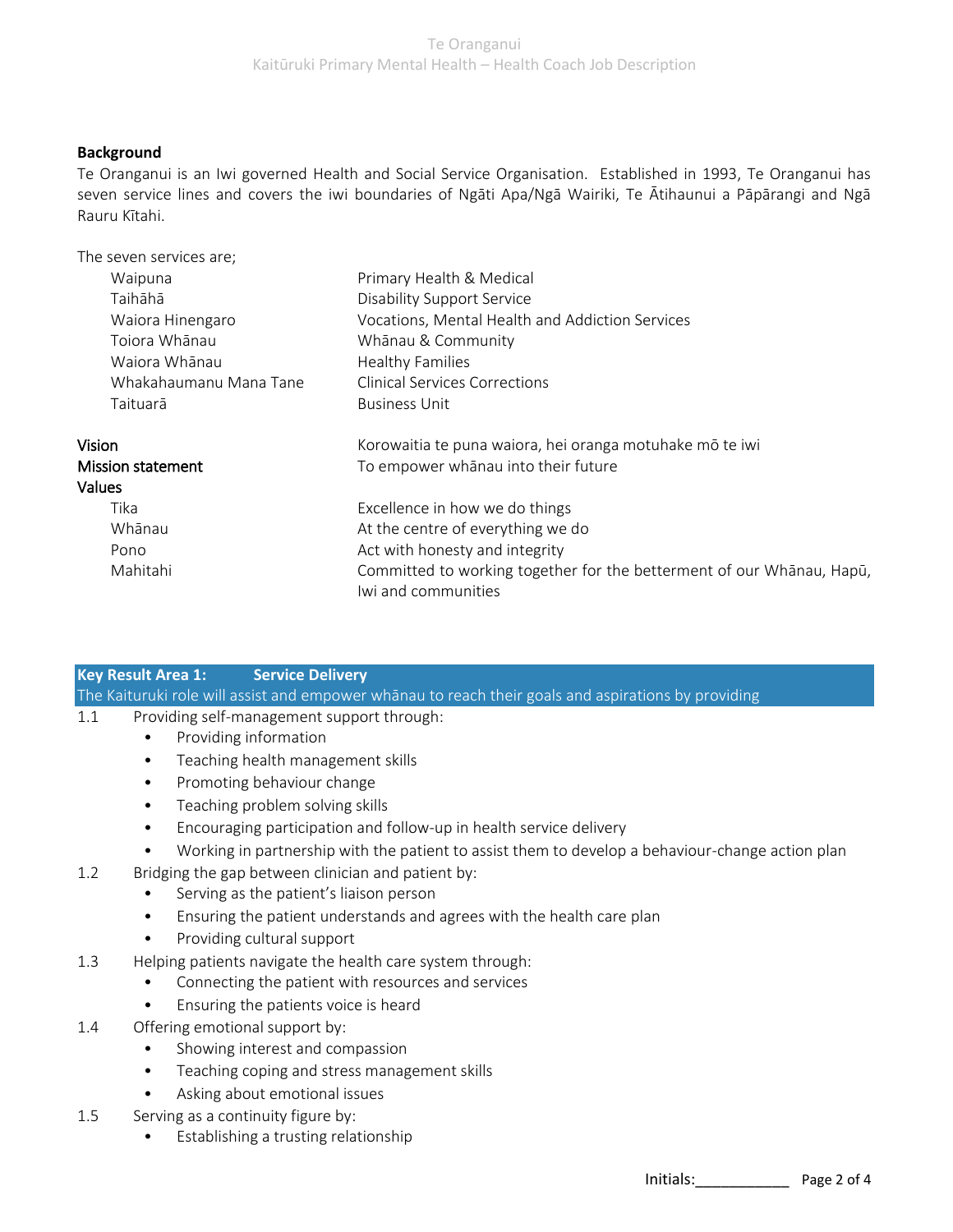- Being available at agreed times
- Providing active follow-up
- 1.6 Utilising a Whanau Ora approach complete an assessment with patient, identifying strengths, develop a care plan in collaboration with the patient to achieve desired goals and aspirations.
- 1.7 Skills, knowledge and attitudes for culturally safe practice are demonstrated
- 1.8 Clear and concise notes that comply with established standard are entered within practice's Patient Management System
- 1.9 All required client-related information and activities are recorded

### **Key Result Area 2: General Practice Team Participation**

Active participation within the general practice team and support for building team competence in mental health and addictions

- 2.1 All relevant meetings for the general practice team are attended
- 2.2 Close working relationship with the general practice's Health Improvement Practitioner is developed
- 2.3 Close working relationship with the practice nurses is developed.
- 2.4 Clear documentation of all general practice-related activity
- 2.5 When referrals are received from other members of the general practice team ensure the team members are informed and kept up to date with the Health Coaching activities.

### **Key Result Area 3: Primary Mental Health Integration**

Enthusiastically engages in self –management and stepped care models for mental health and chronic conditions

- 3.1. Participation in project-related workforce development and coaching
- 3.2. Active contribution to evaluation and refinement of the approach
- 3.3. Partnership with the practice's Health Improvement Practitioner is evidenced
- 3.4. A collaborative working relationship is formed with NGOs working with the general practice as a part of this project
- 3.5. Knowledge of and a collaborative working relationship is formed with local community agencies
- 3.6. Assistance with care coordination and access to outside resources is provided as needed

### **General Provisions**

- Actively participate in Te Oranganui kaupapa activities including attending hui, karakia, whakawhanaungatanga, waiata sessions etc.
- Uphold the principles of Whanau Ora working across teams and functions; acknowledging the unique skills and abilities all kaimahi bring.
- Ensure you maintain an accurate and up to date understanding of Te Oranganui policies and that you uphold these at all times.
- Participate in regular supervision.
- Ensure the health & safety of yourself as well as others in your working environment, upholding organisational health and safety policies and procedures at all times.
- Proactively promote Te Oranganui in a positive light in all activities.
- Actively participate in ongoing professional development.

*The above statements are intended to describe the general nature and level of work being performed by the job holder. They are not construed as an exhaustive list of all responsibilities, duties, or skills required of the job holder. From time to time, personnel may be required to perform duties outside of their normal responsibilities as needed.*